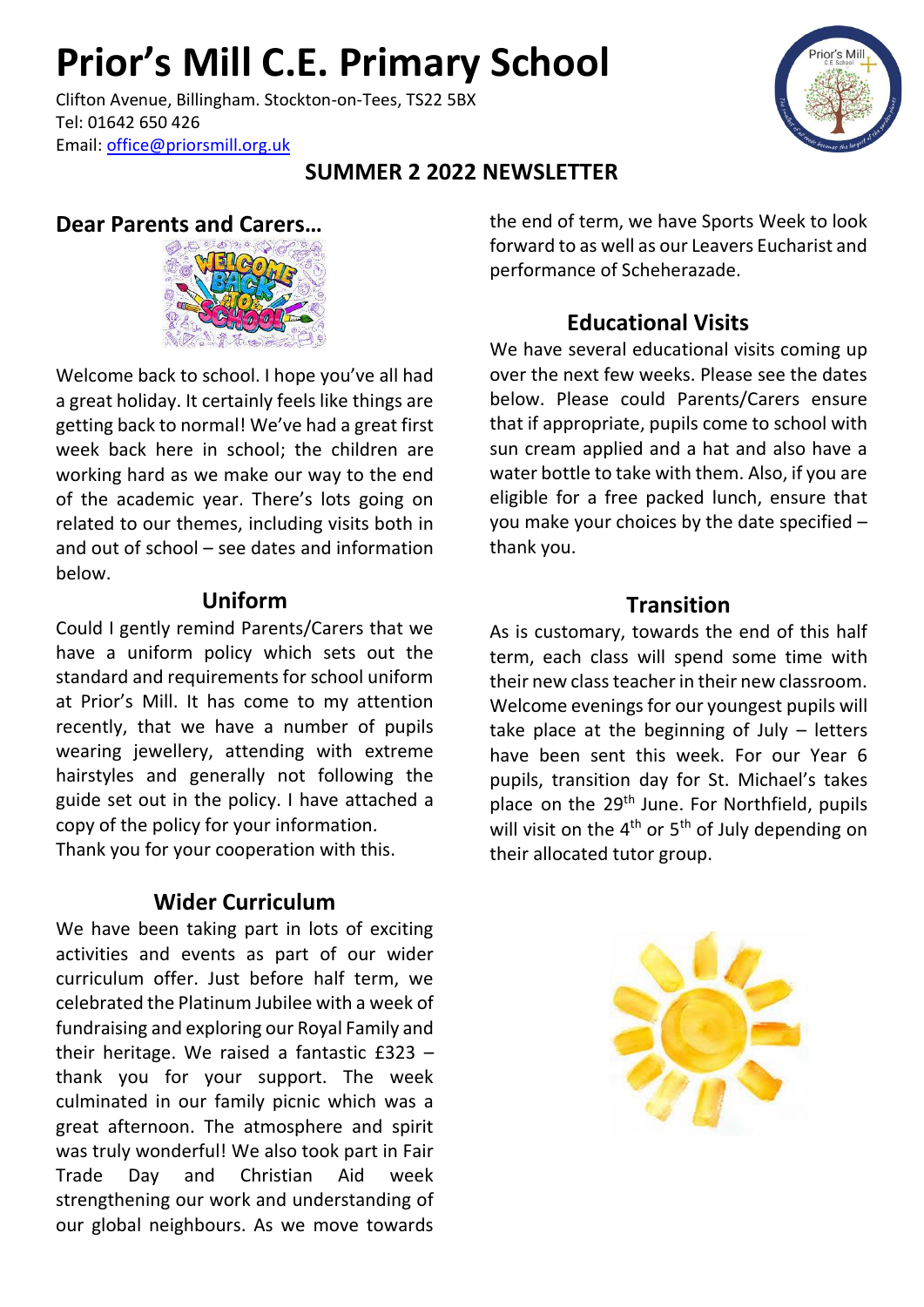# **Prior's Mill C.E. Primary School**

Clifton Avenue, Billingham. Stockton-on-Tees, TS22 5BX Tel: 01642 650 426 Email: [office@priorsmill.org.uk](mailto:office@priorsmill.org.uk)

### **SUMMER 2 2022 NEWSLETTER**

#### **Summer 2 Collective Worship**

This half term, we are going to focus on Forgiveness in our Whole School Worship. We will unpick different aspects and demonstrations of Forgiveness and relate these to scriptures in the bible and the example of Jesus:

> **F**orgetting the hurt **O**ffering a new beginning **R**estoring a friendship **G**iven and received **I**dentifying responsibility **V**aluing the truth **E**nding the argument

In our Key Stage Worship, we will further explore the value of Forgiveness linked to 'Community' in line with our school vision. In Class Worship, we will explore local, national and global issues to raise awareness with the children and encourage a sense of courageous advocacy as we are called to do as a Church of England school.

#### **Dates for the Diary**

14<sup>th</sup> June Athletics Y5/6 selected pupils following first round 17<sup>th</sup> June Kirkleatham Hall Year 4 20<sup>th</sup> June National Sports Week 30<sup>th</sup> June Kirkleatham Hall Year 3 5<sup>th</sup> July Twedddle Farm Reception 12<sup>th</sup>July Preston Park Year 1/2 13<sup>th</sup> July Preston Park Year 1/2 14<sup>th</sup> July Leavers' Eucharist 10am 20<sup>th</sup> July Last day of term

As always, thank you all for your continued support.

*Miss K Huddart* Acting Head Teacher